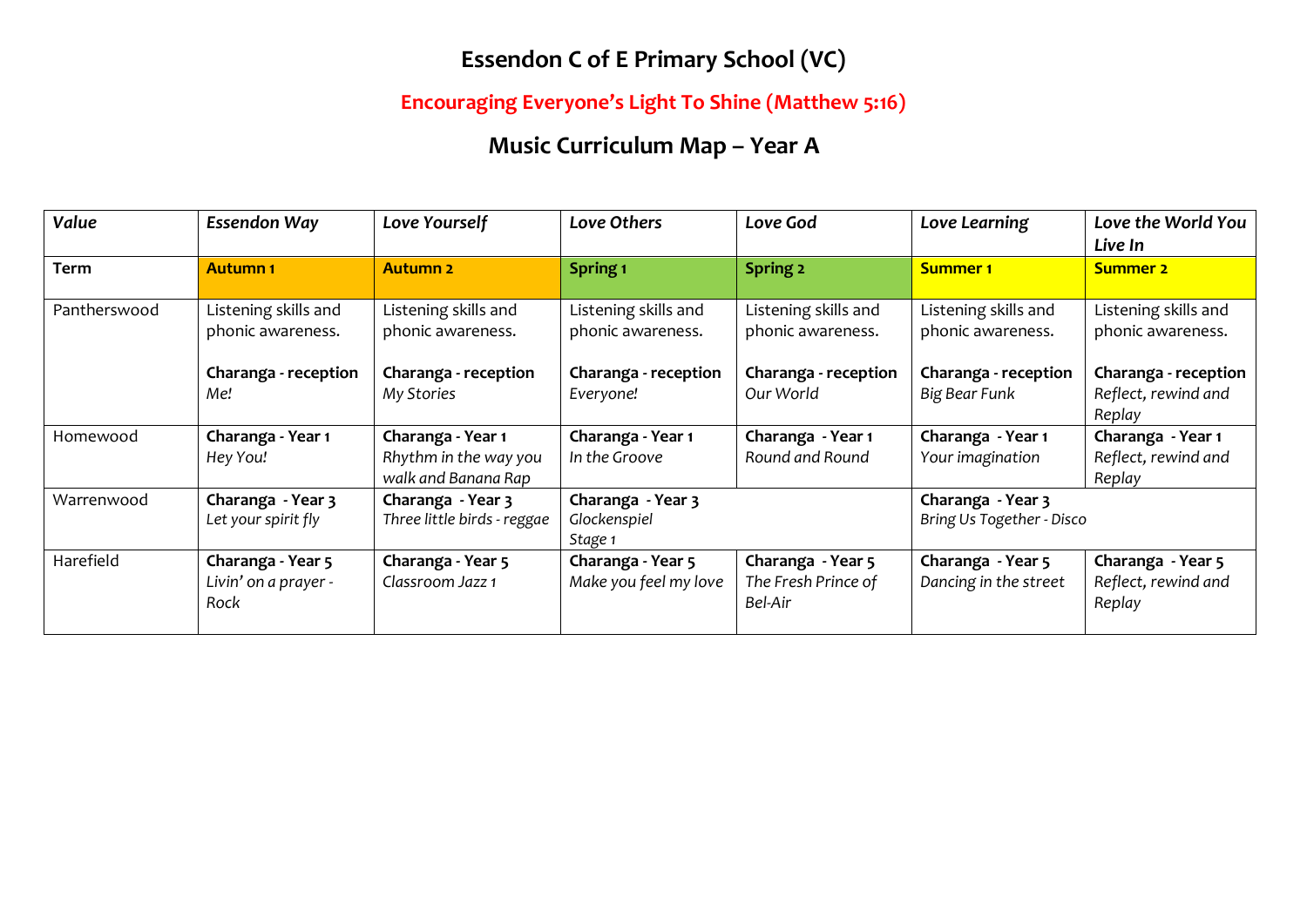### **Essendon C of E Primary School (VC)**

### **Encouraging Everyone's Light To Shine (Matthew 5:16)**

# **Music Curriculum Map – Year B**

| Value        | <b>Essendon Way</b>                                        | Love Yourself                             | Love Others                                  | Love God                                     | Love Learning                                             | Love the World You<br>Live In                         |
|--------------|------------------------------------------------------------|-------------------------------------------|----------------------------------------------|----------------------------------------------|-----------------------------------------------------------|-------------------------------------------------------|
| Term         | <b>Autumn1</b>                                             | <b>Autumn 2</b>                           | Spring <sub>1</sub>                          | Spring 2                                     | <b>Summer 1</b>                                           | <b>Summer 2</b>                                       |
| Pantherswood | Listening skills and<br>phonic awareness.                  | Listening skills and<br>phonic awareness. | Listening skills and<br>phonic awareness.    | Listening skills and<br>phonic awareness.    | Listening skills and<br>phonic awareness.                 | Listening skills and<br>phonic awareness.             |
|              | Charanga - reception<br>Me!                                | Charanga - reception<br>My Stories        | Charanga - reception<br>Everyone!            | Charanga - reception<br>Our World            | Charanga - reception<br>Big Bear Funk                     | Charanga - reception<br>Reflect, rewind and<br>Replay |
| Homewood     | Charanga Year 2                                            | Charanga Year 2                           | Charanga Year 2                              | Charanga Year 2                              | Charanga Year 2                                           | Charanga Year 2                                       |
|              | Hands, Feet and Heart                                      | Ho, Ho, Ho                                | I wanna play in a band                       | Zootime                                      | Friendship song                                           | Reflect, rewind and<br>replay                         |
| Warrenwood   | Charanga - Year 4<br>Mamma Mia –<br>musicals! E.g. Oliver! | Charanga - Year 4<br>Stop! - pop music    | Charanga - Year 4<br>Glockenspiel<br>Stage 2 | Charanga - Year 4<br>Glockenspiel<br>Stage 2 | Charanga - Year 4<br>Lean on Me - Soul,<br>gospel and R&B | Charanga - Year 4<br><b>Blackbird - Beatles</b>       |
| Harefield    | Charanga - Year 6<br>Happy                                 | Charanga - Year 6<br>Classroom Jazz 2     | Charanga - Year 6<br>A New Year Carol        | Charanga - Year 6<br>You've got a friend     | Charanga - Year 6<br>Music and Me                         | Charanga - Year 6<br>Reflect, rewind and<br>Replay    |